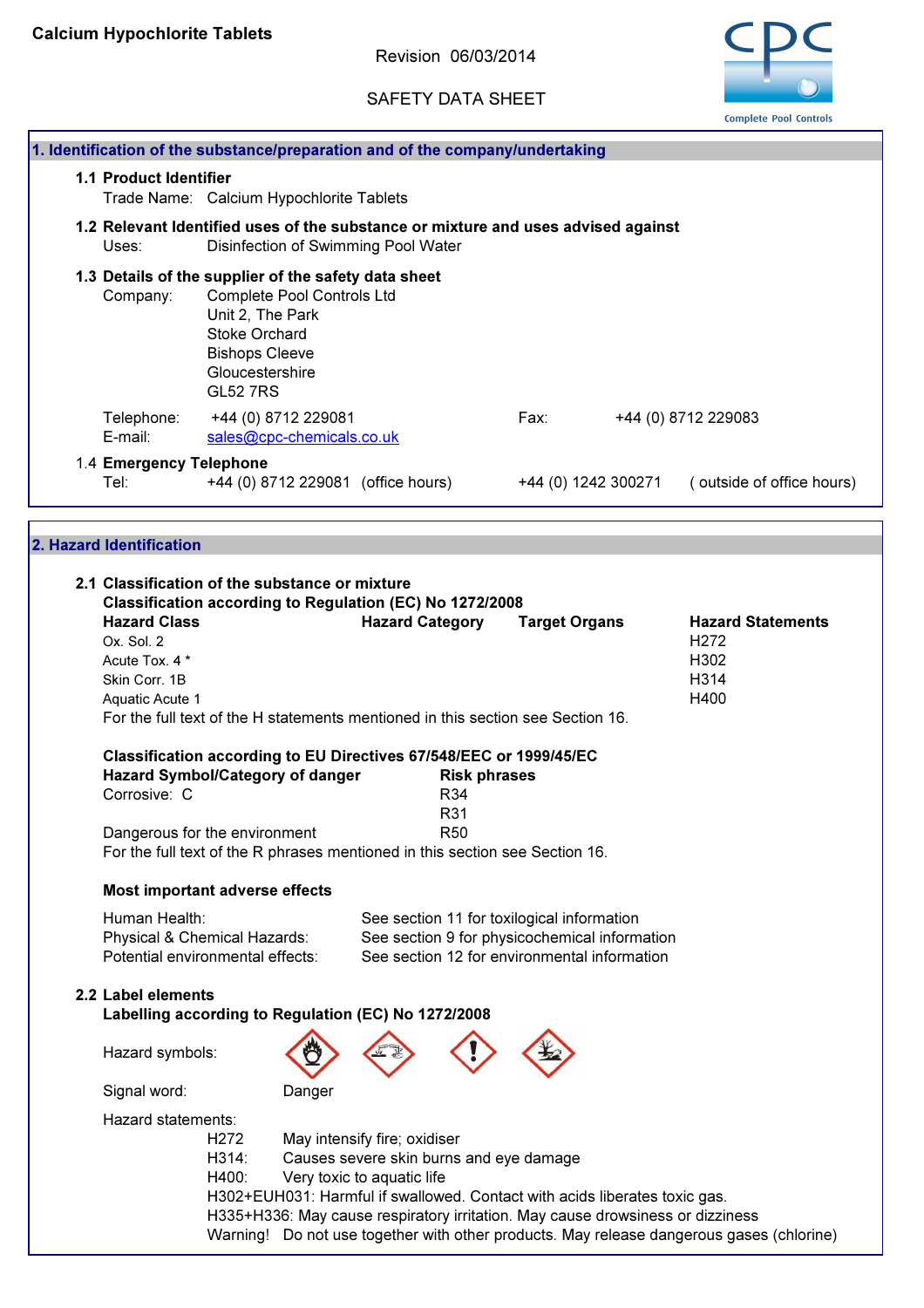| Keep out of reach of children<br>$-$ continue rinsing<br>Wear protective gloves/protective clothing/eye protection/face protection<br>IF exposed or If you feel unwell: Call a POISON CENTER or doctor/physician.<br><b>Additional Labelling:</b> |  |  | IF IN EYES: Rinse continuously with water for several minutes. Remove contact lenses if present and easy to do |                                                                                |
|---------------------------------------------------------------------------------------------------------------------------------------------------------------------------------------------------------------------------------------------------|--|--|----------------------------------------------------------------------------------------------------------------|--------------------------------------------------------------------------------|
|                                                                                                                                                                                                                                                   |  |  |                                                                                                                |                                                                                |
|                                                                                                                                                                                                                                                   |  |  |                                                                                                                |                                                                                |
|                                                                                                                                                                                                                                                   |  |  |                                                                                                                |                                                                                |
|                                                                                                                                                                                                                                                   |  |  |                                                                                                                |                                                                                |
| EUH031                                                                                                                                                                                                                                            |  |  | Contact with acids liberates toxic gases                                                                       |                                                                                |
|                                                                                                                                                                                                                                                   |  |  | Calcium Hypochlorite                                                                                           |                                                                                |
|                                                                                                                                                                                                                                                   |  |  |                                                                                                                |                                                                                |
|                                                                                                                                                                                                                                                   |  |  | Hazardous components which must be listed on the label                                                         | Use biocides safely. Always read the label and product information before use. |

| 3.1 Mixtures         | Calcium Hypochlorite                                                          |  |
|----------------------|-------------------------------------------------------------------------------|--|
| <b>Chemical Name</b> | %<br><b>CAS No ENICS No R/H Phrases</b>                                       |  |
| Calcium Hypochlorite | 70 - 100%  7778-54-3 231-908-7   H272, H302, H314, H400<br>R8,R22,R31,R34,R50 |  |

#### 4. First Aid measures

#### 4.1 Description of first aid measures

- IF INHALED: Remove victim to fresh air and keep at rest in a position comfortable for breathing.

- IF ON SKIN (or hair): Remove/Take off immediately all contaminated clothing. Rinse skin with water/shower

 - IF IN EYES: Rinse cautiously with water for several minutes. Remove contact lenses, if present and easy to do so. Continue rinsing.

- IF SWALLOWED: rinse mouth. Do NOT induce vomiting
- Get medical advice/attention

## 4.2 Most important symptoms and effects, both acute and delayed

- Can cause damage to the eyes and skin
- Prolonged skin or eye contact may cause chemical burns
- In cases of severe exposure, breathing difficulty may develop

```
4.3 Indication of immediate medical attention and special treatment needed Treat symptomatically
```
## 5. Fire fighting measures

## 5.1 Extinguishing media:

- In case of fire: use carbon dioxide for extinction

- DO NOT USE dry extinguishers containing ammonium compounds such as dry powder

## 5.2 Special hazards arising from the substance or mixture

Calcium Hypochlorite is both a strong oxidiser and is chemically reactive with many substances. Strong oxidisers are capable of intensifying a fire once started; because of this any contamination of the product with other substances by spill or otherwise should be avoided.

(Continued on Page 3)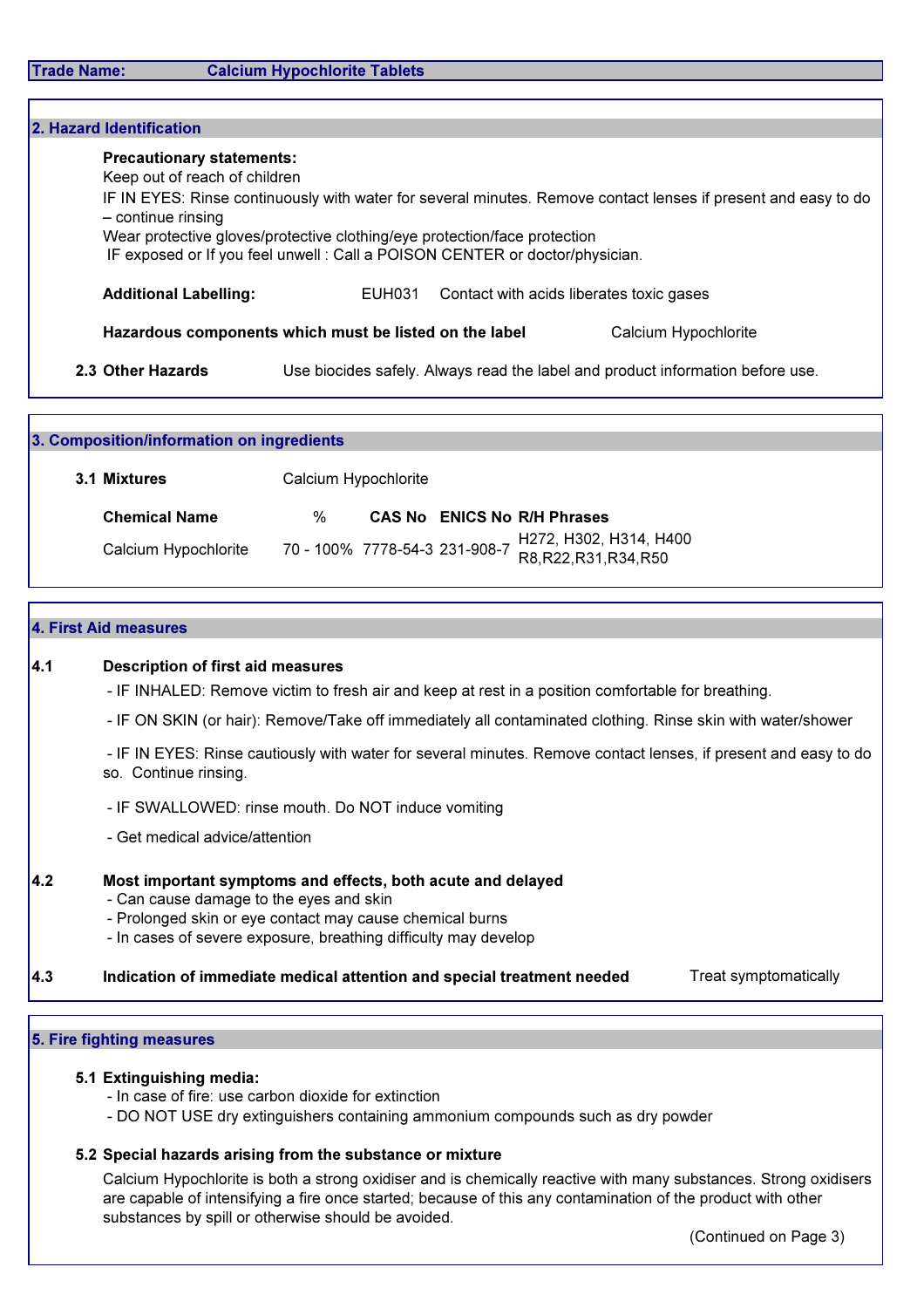#### 5. Fire fighting measures

### 5.2 Special hazards arising from the substance or mixture

- Gives off irritating or toxic fumes (or gases) in a fire.
- Exposure to decomposition products may be a hazard to health
- See Section 10.6

#### 5.3 Advice for fire-fighters

- Wear protective clothing as per section 8

#### Special protective equipment:

- Wear self-contained breathing apparatus (SCBA). Wear full protective clothing including chemical protection suit
- In case of fire: Evacuate area. Fight fire remotely due to the risk of explosion

#### 6. Accidental release Measures

6.1 Personal precautions, protective equipment and emergency procedures

- Wear protective clothing as per section 8
- Evacuate the area and keep personnel upwind
- Avoid raising dust
- Avoid contact with combustible material

#### 6.2 Environmental precautions

- Avoid release to the environment
- Do not allow to enter public sewers and watercourses
- If contamination of drainage systems or water courses is unavoidable, immediately inform appropriate authorities

### 6.3 Methods and materials for containment and cleaning up

- Place in appropriate container
- Seal containers and label them
- Remove contaminated material to safe location for subsequent disposal
- Do not absorb spillage in sawdust or other combustible material
- Ventilate the area and wash spill site after material pick-up is complete

#### 6.4 Reference to other sections

See Section 7 & 8for information on Personal protective equipment See section 13 for waste treatment information See Section 1 for emergency contact information

#### 7. Handling and storage

### 7.1 Precautions for safe handling

- Do not mix with any other products
- Ensure adequate ventilation
- Avoid contact with skin and eyes.
- Avoid breathing dust/fume/gas/mist/vapours/spray.
- Do not eat, drink or smoke when using this product
- Wash thoroughly after handling.

## 7.2 Conditions for safe storage, including any incompatibilities.

- Store away from other materials.
- Keep only in original container
- Store in a dry place.
- Protect from moisture
- Store in a well-ventilated place. Keep cool.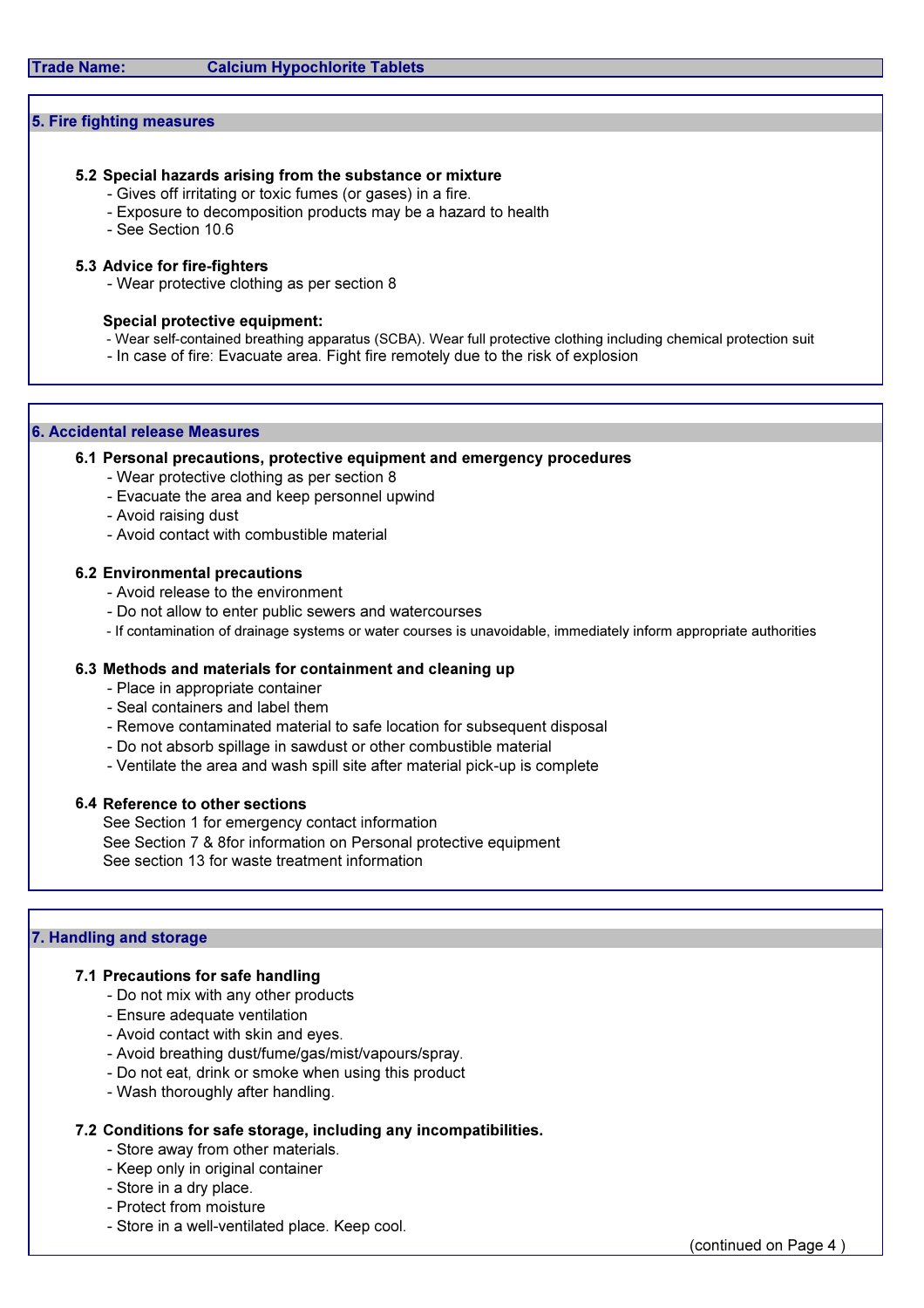## 7. Handling and storage

## 7.2 Conditions for safe storage, including any incompatibilities.

- Do not store above 35 °C
- Keep away from foodstuff.
- Keep away from acid.
- Keep away from reducing agents

## 7.3 Specific end uses

- No information available

# 8. Exposure control/personal protection

# 8.1 Control parameters

# Calcium hypochlorite

- WEL (short term) 2 mg/m3

# 8.2 Exposure controls

- Engineering controls should be provided which maintain airborne concentrations below the relevant guidelines

# Personal protective equipment

- In case of inadequate ventilation wear respiratory protection

 - Wear protective gloves. The selected protective gloves have to satisfy the specifications of EU Directive 89/686/EEC and standard EN 374.

- Wear safety glasses approved to standard EN 166.
- Wear apron or other light protective clothing

# 9. Physical and chemical properties

# 9.1 Information on basic physical and chemical properties

- Appearance: white,granules
- Odour: chlorine
- pH 12 at 1 % concentration
- Boiling point not known
- Vapour pressure not applicable
- Vapour density not applicable
- Melting point 180° C with decomposition
- Water solubility 217 g/l at 27 °C
- Specific gravity not known
- Flash point not known
- Strong oxidising agent
- Partition coefficient:n-Octanol/water not known
- Evaporation rate -not known
- Viscosity not applicable

# 9.2 Other Information

- No information available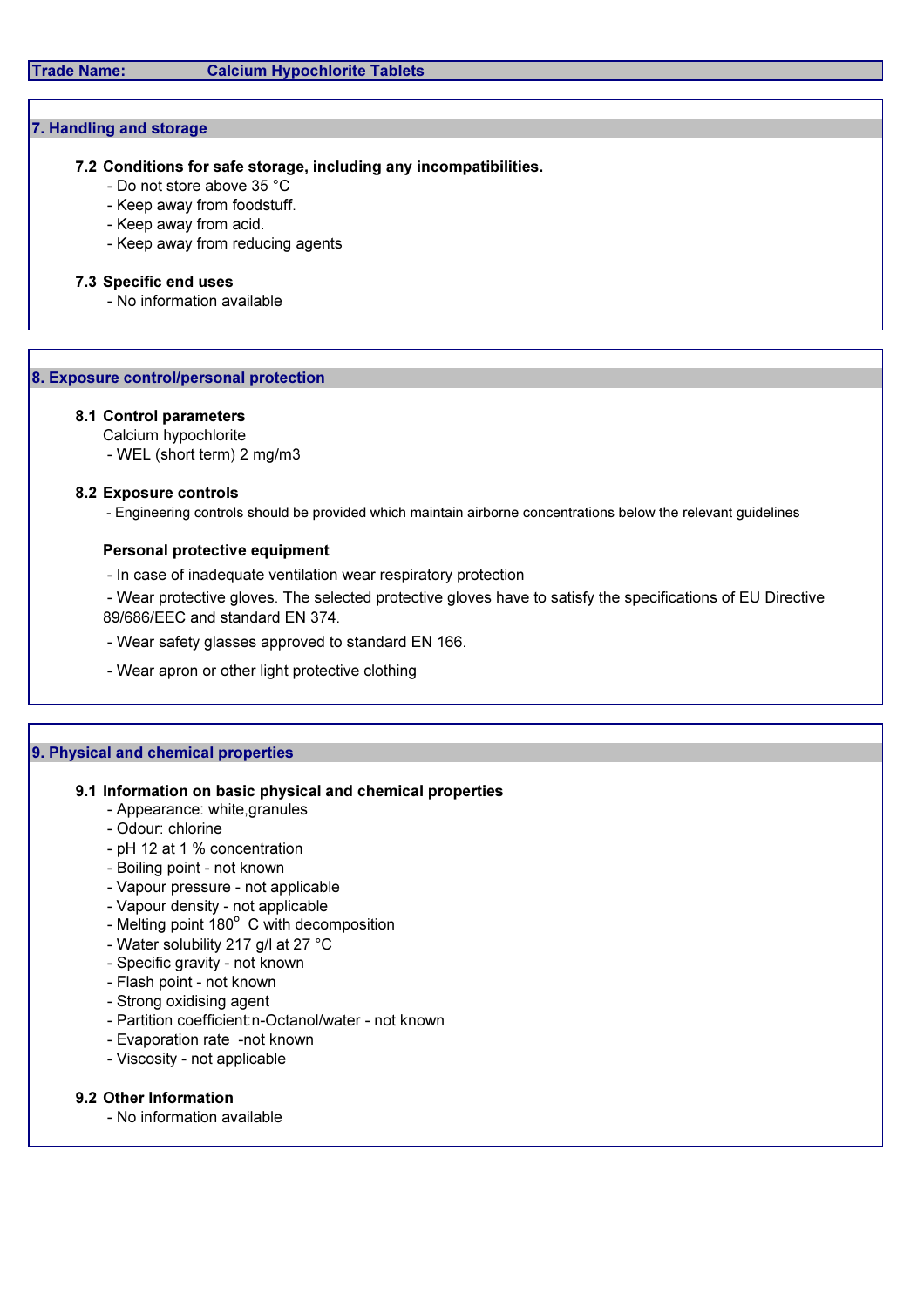## 10. Stability and reactivity

#### 10.1 Reactivity

- Strong oxidising agent
- Use with other products may release Chlorine

#### 10.2 Chemical stability

- Decomposes above 180 °C

### 10.3 Possibility of hazardous reactions

- Contact with acids liberates toxic gas
- Exothermic reaction on heating

### 10.4 Conditions to avoid

- Keep away from heat and moisture
- Prevent ingress of humidity and moisture into container or package. Always close the lid after use.
- Avoid contact with combustible material
- Avoid contact with foodstuffs

#### 10.5 Incompatible materials

- Reacts with acids to produce free chlorine
- Incompatible with reducing agents
- Incompatible with metals
- Incompatible with strong oxidizing substances
- Ammonia

### 10.6 Hazardous decomposition products

- Decomposition products may include acidic and toxic gases
- Decomposition products may include oxygen
- Decomposition products may include chlorine
- Decomposition products may include carbonoxides

### 11. Toxilogical Information

## 11.1 Information on toxilogical effects

- LD50 (oral,rat) 790 mg/kg
- Prolonged skin or eye contact may cause chemical burns

#### Inhalation

- May cause respiratory tract irritation.
- Causes delayed pulmonary oedema

## Contact with skin

- Causes blistering of the skin
- Causes redness and irritation
- -Can cause damage to the mucous membranes

#### Contact with eyes

- Causes redness and swelling
- Causes burning sensation
- Can cause damage to the eyes

#### Ingestion

- The ingestion of significant quantities may cause burning sensation
- The ingestion of significant quantities may cause damage to the digestive system

Carcinogenicity - No evidence of carcinogenic effects Teratogenicity - No information available Mutagenicity - No information available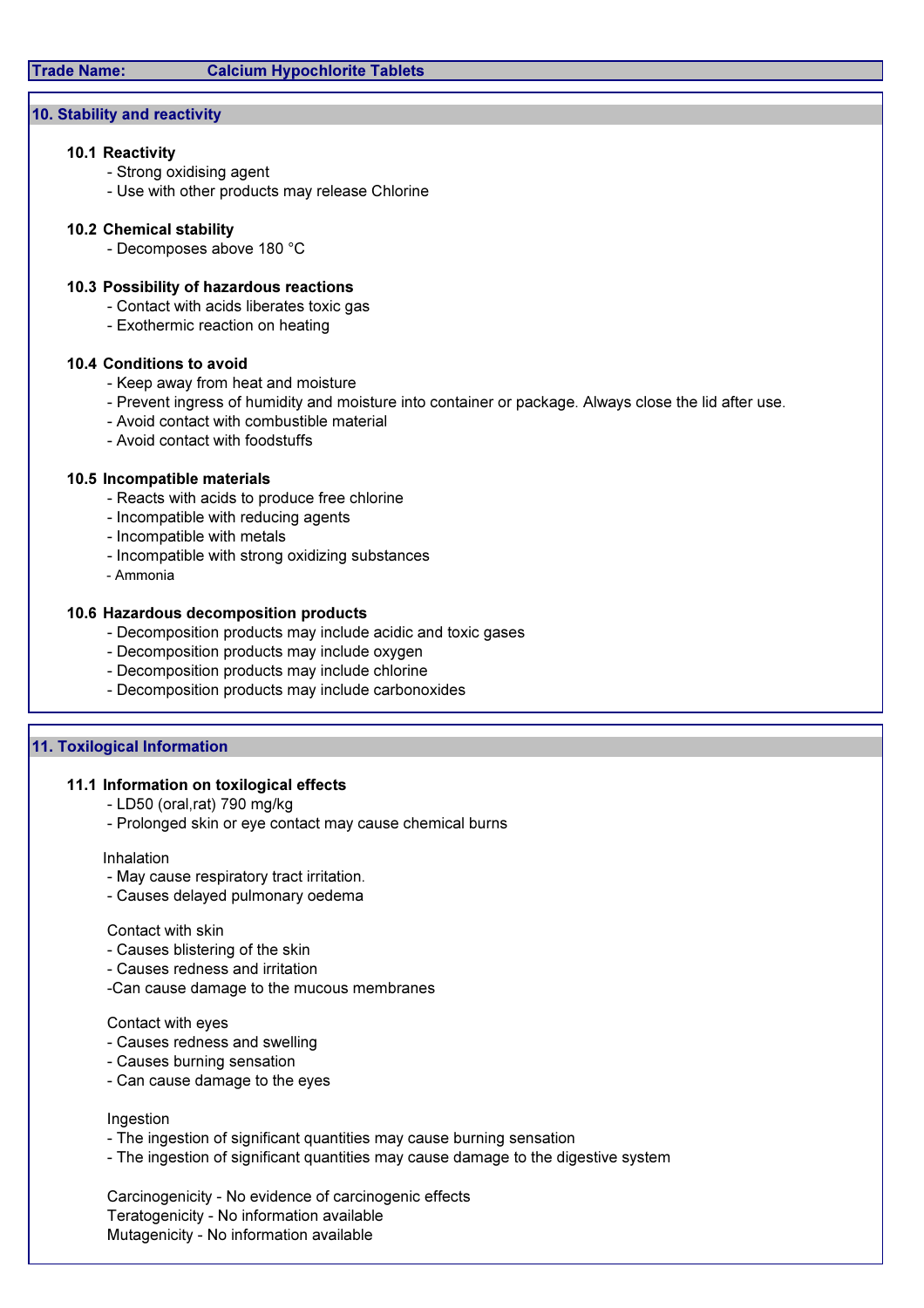## 12. Ecological Information

## 12.1 Toxicity

- Very toxic to aquatic life
- LC50 (bluegillsunfish) 0.088mg/l (96hr)
- LC50 (rainbowtrout) 0.16mg/l (96hr)
- EC50 (Daphniamagna) 0.116mg/l (48hr)

## 12.2 Persistence and degradability

- No information available

## 12.3 Bioaccumlative potential

- No information available

## 12.4 Mobility in soil

- This substance is poorly absorbed onto soils or sediments
- Large volumes may penetrate soil and contaminate groundwater

## 12.5 Results of PBT and PvB

- Not a PBT according to REACH Annex XIII

## 12.6 Other adverse effects

- Do not allow product to reach ground water, water course or sewage system.
- Must not reach sewage water or drainage ditch undiluted or unneutralized.
- Danger to drinking water if even extremely small quantities leak into the ground.
- May cause long term adverse effects in the aquatic environment

## 13. Disposal Considerations

### 13.1 Waste treatment methods

- Disposal should be in accordance with local,state or national legislation
- Avoid release to the environment
- Do not allow to enter public sewers and water courses
- This material and/or its container must be disposed of as hazardous waste
- Do not reuse empty containers without commercial cleaning or reconditioning

### Classification

Waste Codes in accordance with the European Waste catalogue (EWC) are origin-defined. Since this product is used in several industries, no Waste Code can be provided by the supplier. The Waste Code should be determined in arrangement with your waste disposal partner or the responsible authority